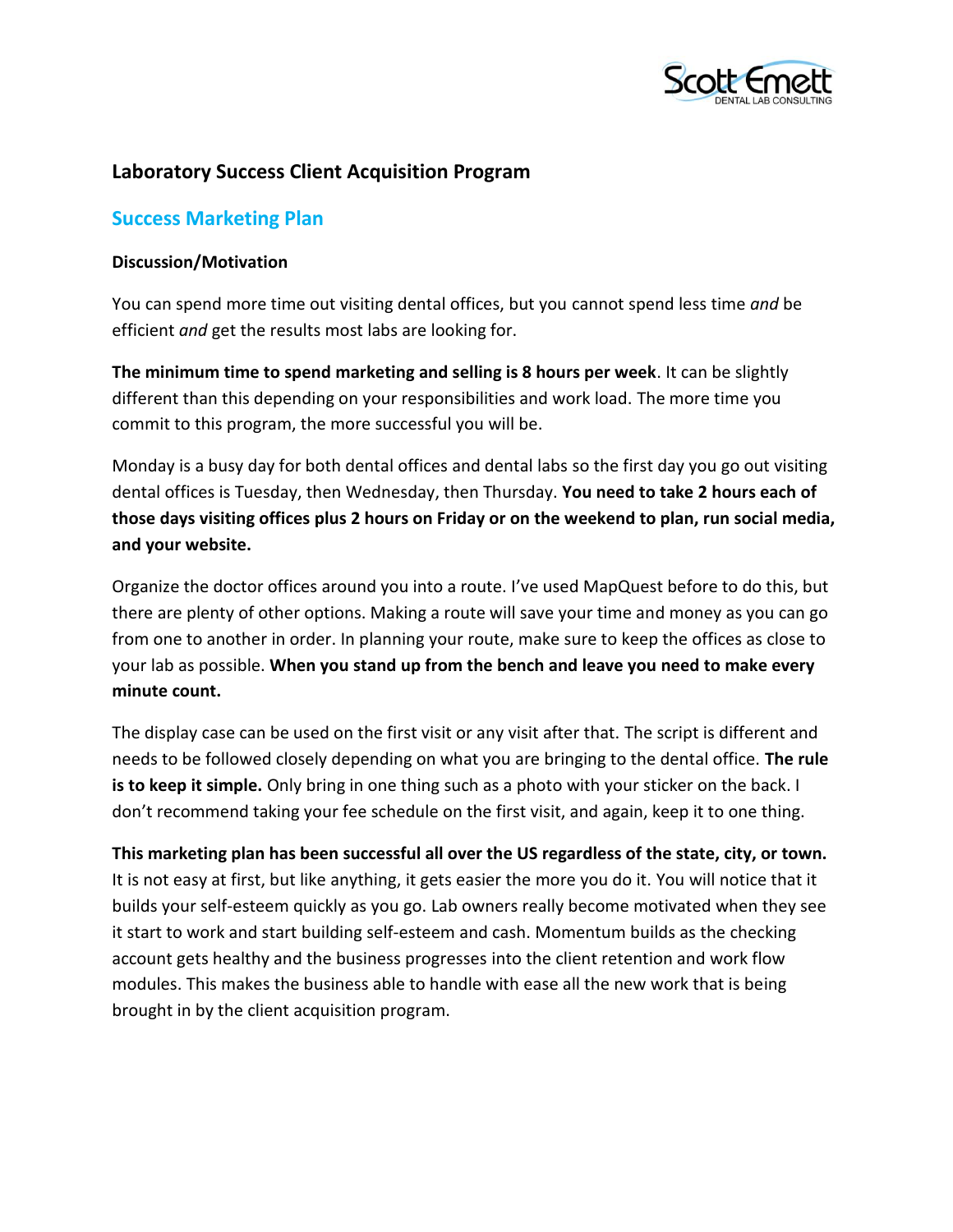

Personal visits (sales) and face-to-face meetings (confrontation) are **the key to financial success.** There is no shortcut. **Confrontation is the price**, but remember: **confrontation builds self-esteem and cash**. It also brands you as the bold, strong, intelligent leader. Everyone pays attention when someone boldly steps up and takes control. Bringing work into the business is the only thing that matters. Whoever does that is in charge. They are the leader.

Going out to dental offices can be intimidating. It is scary and difficult. You may put it off for a couple of hours, days, or even weeks. The longer you put it off, the worse you look to employees. Also:

### **Can you afford to put it off?**

**That means you are financing your unwillingness to confront!** You are paying in huge revenue losses.

Lab owners will tell me that this program just doesn't fit their personality. They cannot do confrontation.

### **What do I have for someone like them?**

Someone who just wants to sit at the bench and bury themselves in work, even though it gets less and less and costs more and more to produce. **The answer is that I have nothing for someone not willing to work for it.** But I have an awesome, proven program for anyone willing to follow it. **In fact, on a 1 year Marketing Success Program you will build a staggering amount of gross revenue in only 8 hours a week.** 

**Find something in this next section that resonates with you and refer to it often when you feel like you need motivation. These are things I've thought about over the years that have helped me keep going when things get difficult.**

Stop financing your unwillingness to confront. Don't try to find some roundabout way of doing things. Stop waiting for something to happen that will rescue you. The longer you wait, the less the payoff. The sooner you confront, the sooner the big payoff begins.